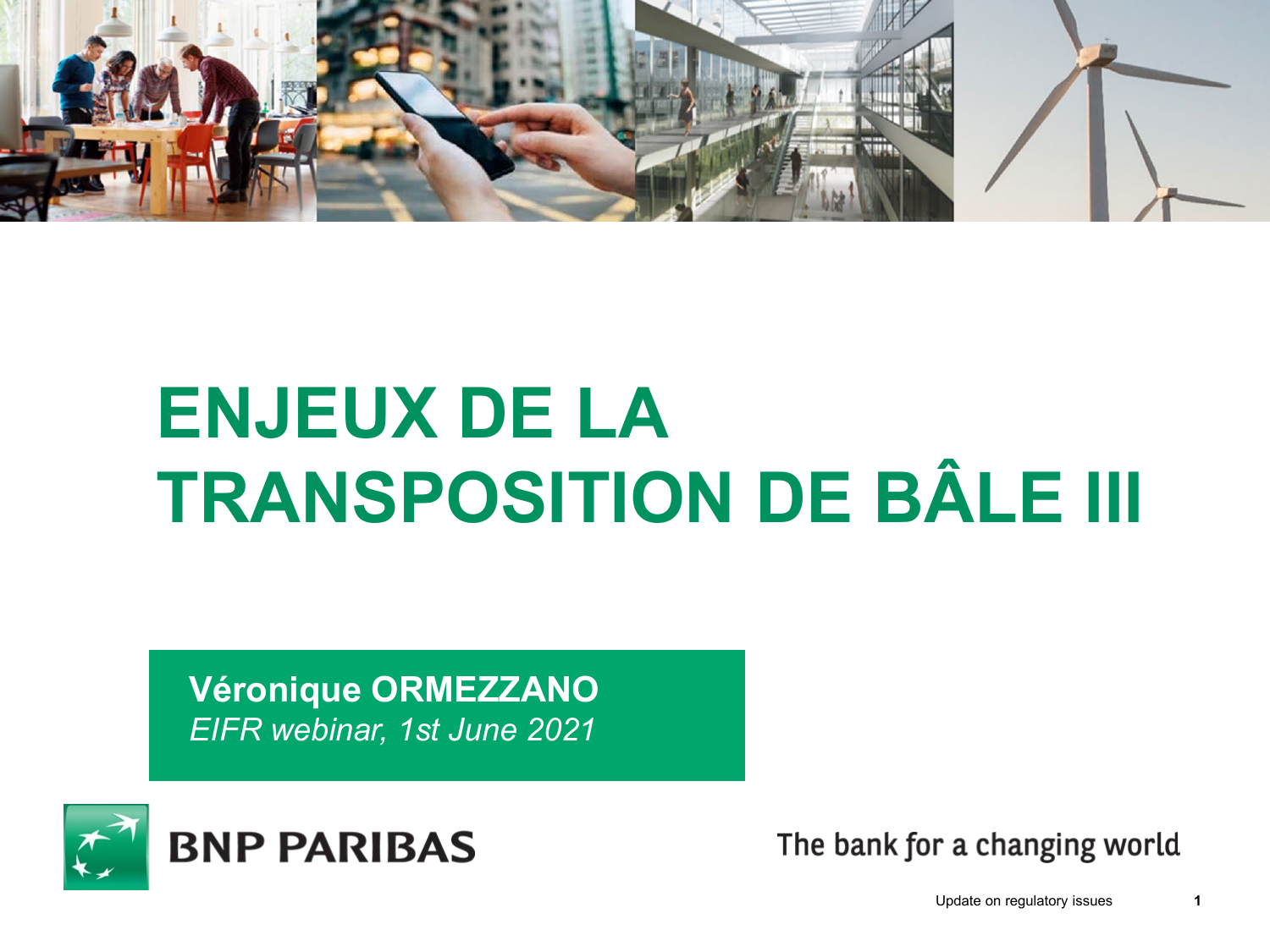The information contained in the present document does not constitute and should not be construed as specific legal or other professional advice. Figures, estimates and other data contained in this document are provided for general information purpose only and cannot be used for any other purposes. Calculations are done on the best effort basis. This document reflects only its authors' view and does not reflect BNP Paribas opinions. BNP Paribas shall assume no liability for the consequences of the use of any information/forecast described in the present document.

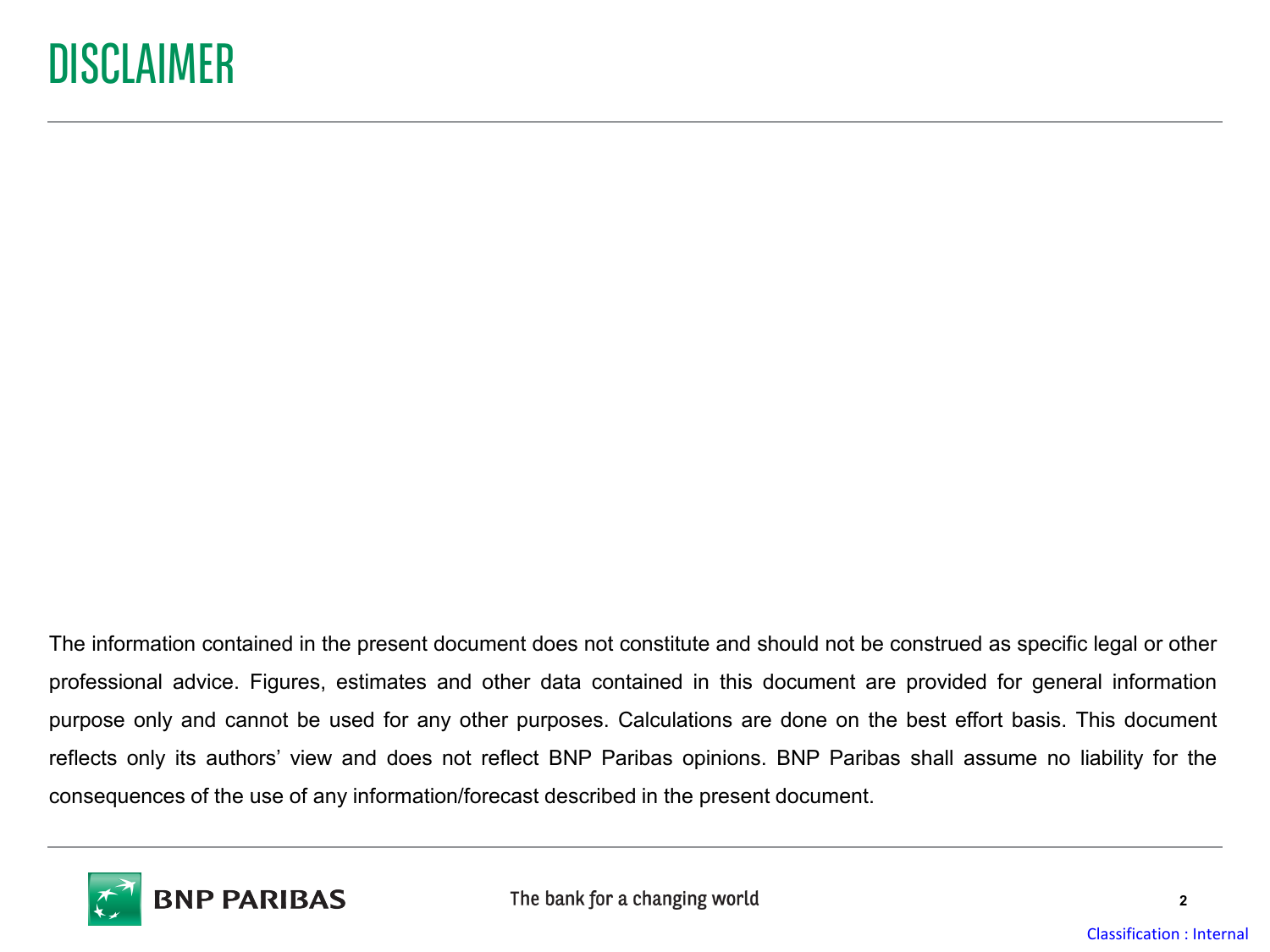## **Basel III – What you hear & what you must know**

#### **1. "Last EBA impact study show a small and decreasing capital shortfall"**

**But the methodology highly underestimates the real impact**

#### **2. "Basel III was necessary to limit the unwarranted variability of RWA"**

 **EBA stated that this variability is largely justified and ECB announced that TRIM reduces it further… What else?**

#### **3. "Long transitional period will allow banks to adapt capital level without deleveraging"**

 **Market experience shows that banks have to communicate on fully-loaded impact as soon as the legislative proposal is out**

#### **4. "Large banks in IRB are advantaged compared to smaller banks in SA"**

**Actually, proportionality imposes higher requirements to large banks** 

#### **5. "EU banks are not disadvantaged compared to US banks"**

**Market data points not to lack of capital, but rather lack of profitability**

#### **6. "Capital Market issues are only relevant for a few outliers"**

**Basel III may jeopardize EU strategic autonomy if not aligned with other jurisdictions**

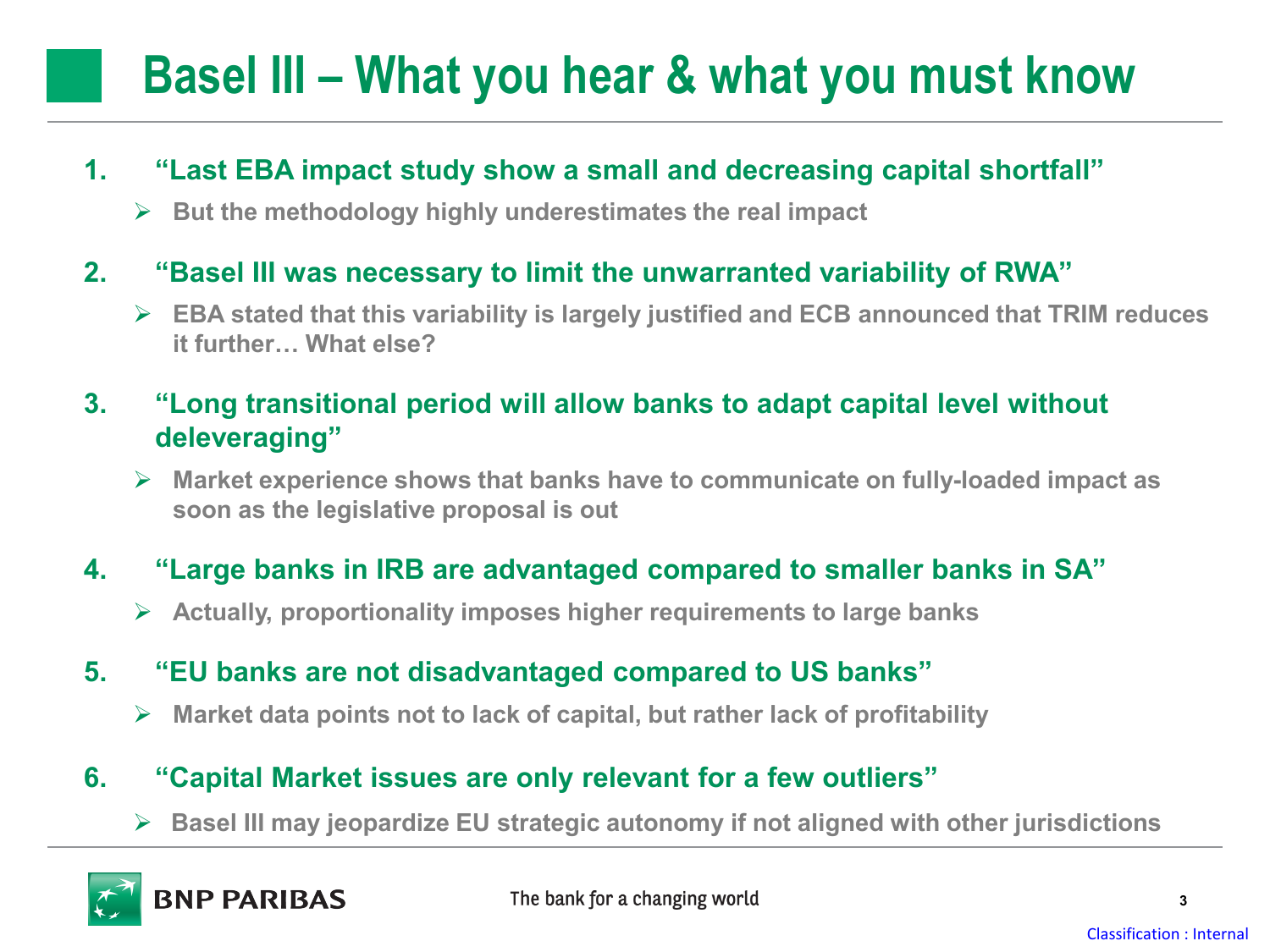## **1. Impacts and Capital shortfalls reduced but largely underestimated**

- Average T1 MRC increase : +13,1% in the EBA "EU specific" scenario
	- **But + 19,4% for G-SIIs with full FRTB impact\***
- CET1 capital shortfall would be only 17,4 bn€ in the EU scenario, according to EBA
	- **This method implicitly suggests that distance to MDA could be reduced to ZERO :**
		- **EBA excludes Pillar 2G and the management buffer**
		- Not a viable option as it would have severe impact on ratings, funding costs, and financial stability
- Actually, CET1 ratios are expected by EBA to reduce by 170 bps (-180bps for G-SIIs)
	- Unlikely to be accepted by markets... nor supervisors, even with some reduction of P2
- The **capital shortfall to maintain the current CET1 ratio would reach ~210bn€** in the EU specific scenario (+ 13,1%)
	- It corresponds to a RWA increase of ~1 400bn€ and a loss in **lending capacity loss up to ~3 500bn€ \* : Almost 5 times the 750bn€ EU recovery plan…**

## • **Need to bridge this gap in order to make well informed policy decisions !**

- FRTB impacts have been set to ZERO for 3 G-SIIs (because of questionable CIU treatment )
- BNPP estimates based on EU banks total CET1 as of June 2020: 1600bn€, average CET1 ratio of 14,6%, average RW density of 40%
- **Source : EBA transparency Exercise [https://tools.eba.europa.eu/interactive-tools/2020/powerbi/tr20\\_2\\_visualisation\\_page.html](https://tools.eba.europa.eu/interactive-tools/2020/powerbi/tr20_2_visualisation_page.html)**

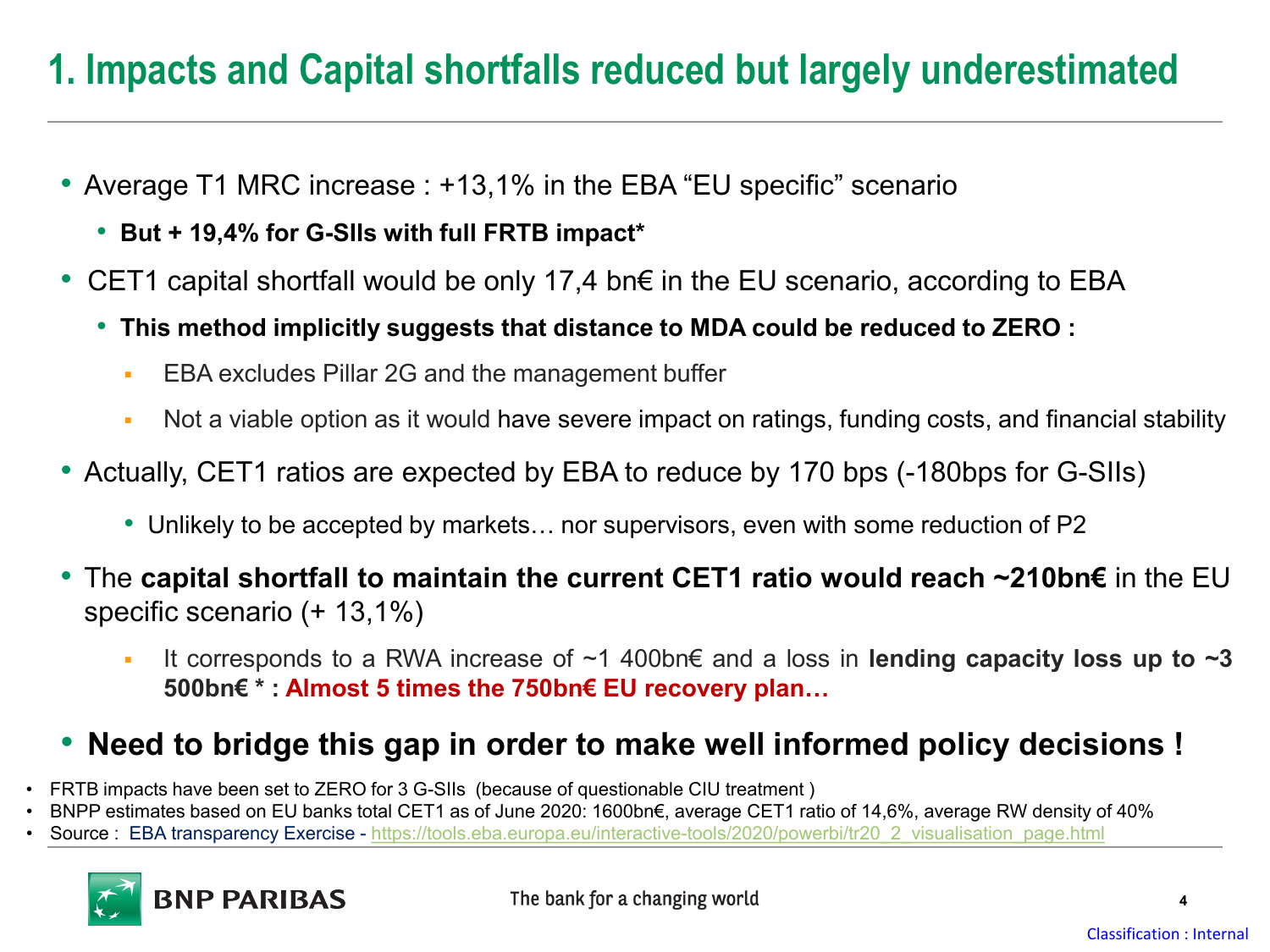## **2. Unwarranted variability of RWA has almost disappeared in the EU, as documented by regulators**

- **RW variability "***can mostly be explained by the different share of defaulted and nondefaulted exposures and by the portfolio mix of the individual institutions*" \*
- RW **variability under the SA is 17 % and 13.6% under the IRB: "***The IRB approach does not lead per se to greater variability in capital requirements…*" \*\*
- **Supervisors generally deem the institutions' level of RWAs adequate** with only 11% unjustified negative deviations (i.e. underestimation of own funds requirements) in 2020
	- EBA 2019 report : 13% see graph :

**BNP PARIBAS** 

 Further reduction of unjustified deviations in 2020, thanks to TRIM and IRB Repair, addressing case by case undue variability



 **"***Thanks to the detailed supervisory follow-up of TRIM, existing internal models can be considered suitable for the calculation of Pillar 1 own funds requirements***"** *(April 2021 ECB TRIM report)*

(\*) 2020 EBA Credit Risk Benchmarking Report ; (\*\*) EBA staff paper n°10, Sept.2020 : (\*\*\*) 2019, EU sample (100 institutions), EBA report

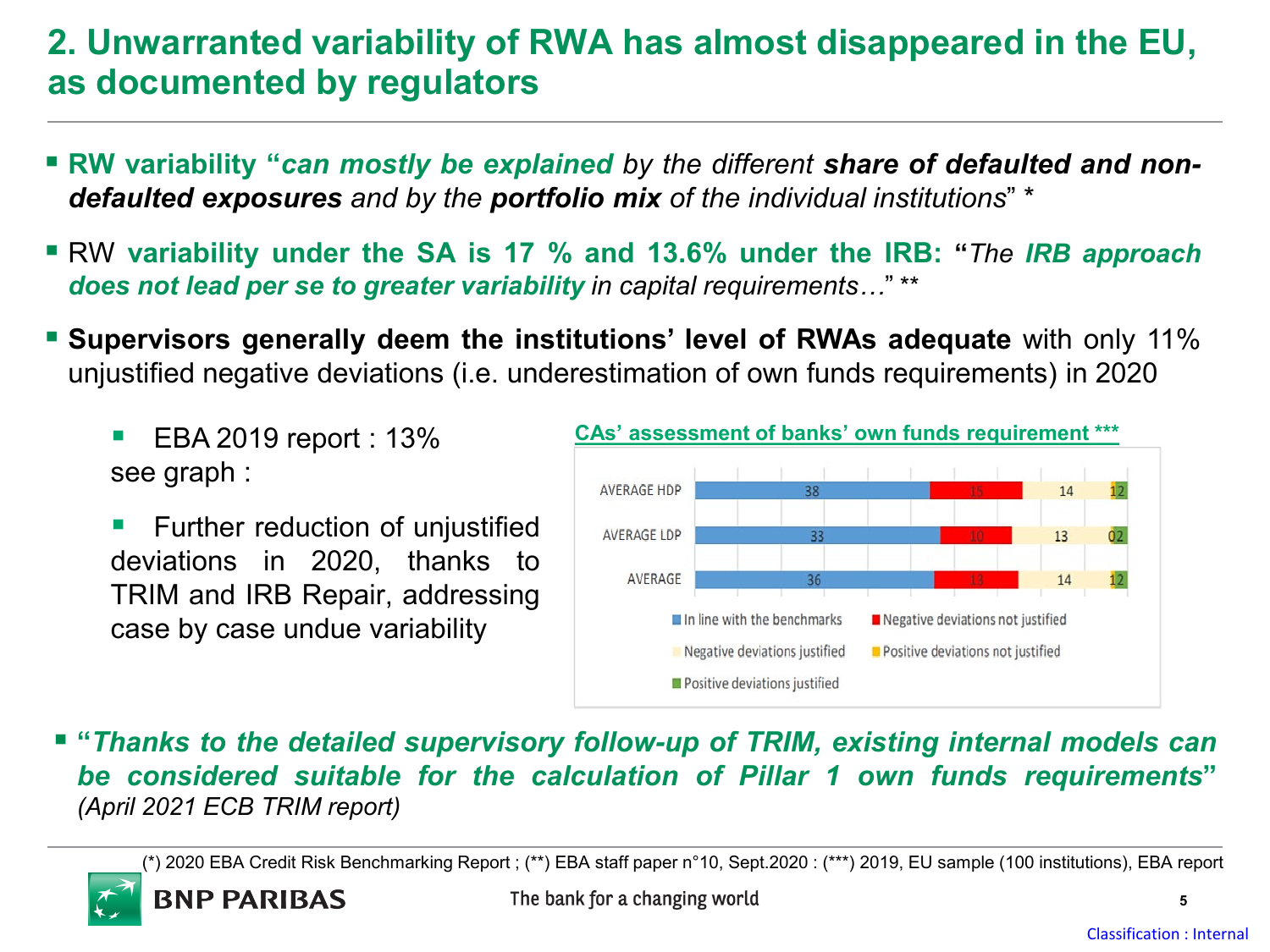## **3. Long transitional period will NOT allow banks to adapt without deleveraging**

- Deleveraging happened immediately following EU announcement in 2010 to implement Basel III, although entry into force was in 2014, with phase-in of buffers until 2019
	- RWA decreased by almost 20%\* following the announcement



 Most banks fulfilled by 2014 the ratio they were expected to be compliant with by 2019\*



## **Last but not least, the transitional period is limited to the Output floor, while 2/3 of the RWA increase happens BEFORE floor….**

\*EBA – 2015 Basel III monitoring report based on dec 2014 data



**6**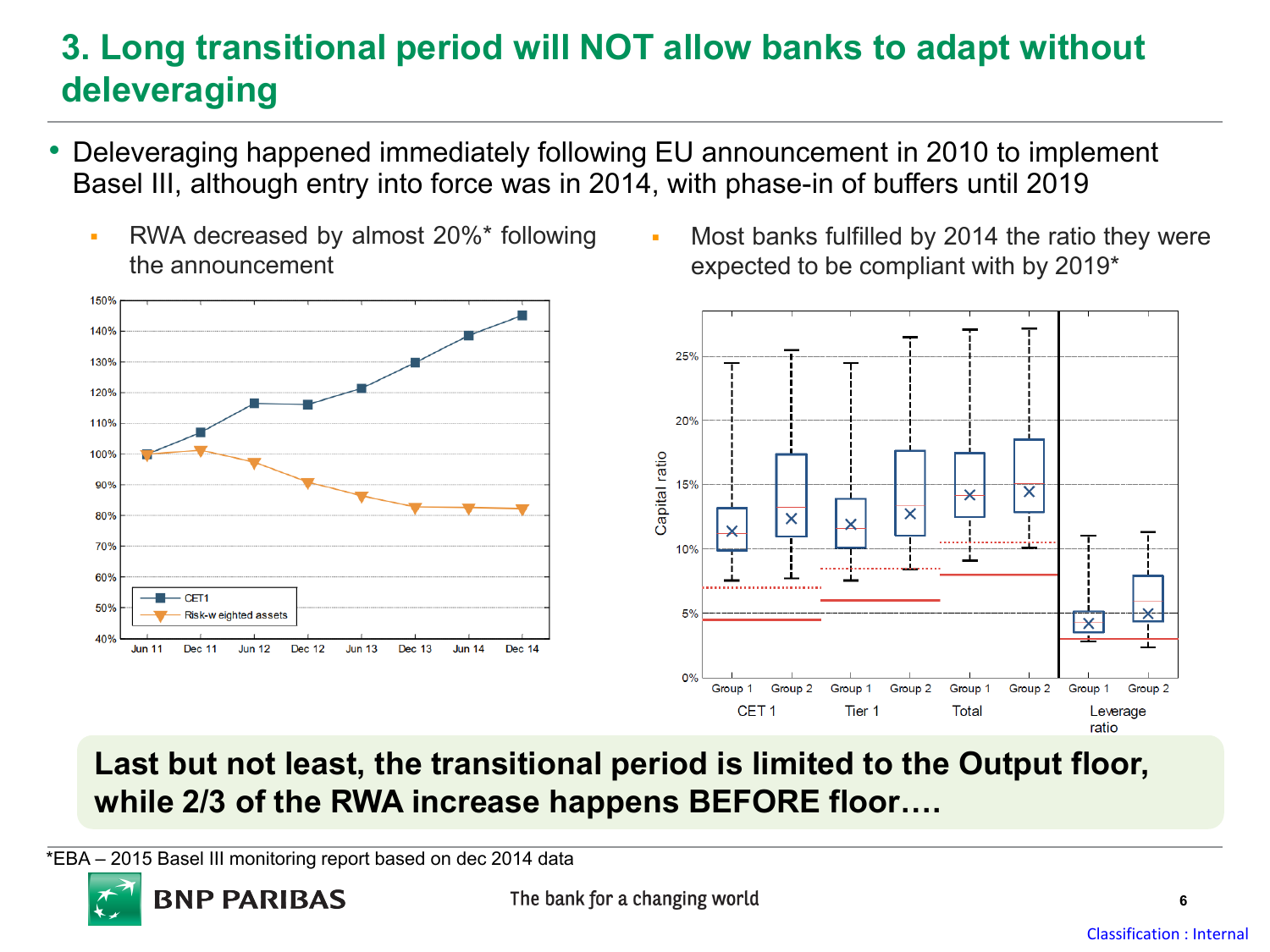## **4. Large banks are NOT advantaged compared to smaller ones in SA**

| <b>Supervision</b>       | Significant institutions (SSM supervision scope) - 119 institutions |                                                                                                                                                                                                                                                                                                             |                                               |                                            | LSI - High priority                                               | LSI - Medium priority                        | LSI - Low priority                                            |
|--------------------------|---------------------------------------------------------------------|-------------------------------------------------------------------------------------------------------------------------------------------------------------------------------------------------------------------------------------------------------------------------------------------------------------|-----------------------------------------------|--------------------------------------------|-------------------------------------------------------------------|----------------------------------------------|---------------------------------------------------------------|
| <b>Disclosure / NSFR</b> |                                                                     | Large institutions                                                                                                                                                                                                                                                                                          |                                               |                                            | Small & non-complex<br>"Other institutions"                       |                                              |                                                               |
| P1 requirements          | <b>G-SIIs</b> 10 institutions                                       | O-SIIs (non-G-SII) - 113 institutions                                                                                                                                                                                                                                                                       |                                               |                                            | Other institutions (non-GSIIs and non-OSIIs) - ~3200 institutions |                                              |                                                               |
| <b>Stress testing</b>    |                                                                     | EBA stress testing scope - 40 institutions                                                                                                                                                                                                                                                                  |                                               |                                            |                                                                   |                                              |                                                               |
| <b>TLAC / MREL</b>       | <b>G-SIIs 10 institutions</b>                                       | "Top-tier" ~20                                                                                                                                                                                                                                                                                              | <b>Other banks</b>                            |                                            |                                                                   | o/w "Small banks" (RCA exemption under BRRD) |                                                               |
| <b>Eurozone</b>          | <b>TLAC</b><br><b>Contributions to SRB</b>                          |                                                                                                                                                                                                                                                                                                             |                                               |                                            |                                                                   |                                              |                                                               |
|                          |                                                                     | Large banks could face additional constraints like :<br>• G-SII & O-SII buffers, G-SII LR surcharge, TLAC, MREL enhanced<br>Full recovery planning, Full disclosure requirements<br><b>Contributions</b><br>• Full NSFR, EBA stress-testing, full SREP, etc.<br>to SRB<br>Enhanced<br>Contr. to SRB<br>MREL |                                               |                                            |                                                                   |                                              |                                                               |
|                          | <b>MREL</b> enhanced                                                |                                                                                                                                                                                                                                                                                                             |                                               |                                            |                                                                   |                                              |                                                               |
|                          | requirements (incl.                                                 |                                                                                                                                                                                                                                                                                                             |                                               |                                            |                                                                   |                                              |                                                               |
|                          | subordination)<br>Full recov. planning                              |                                                                                                                                                                                                                                                                                                             |                                               |                                            |                                                                   |                                              |                                                               |
|                          | requirements<br>Full disclosure                                     |                                                                                                                                                                                                                                                                                                             |                                               |                                            |                                                                   |                                              |                                                               |
|                          | requirements                                                        |                                                                                                                                                                                                                                                                                                             |                                               |                                            |                                                                   |                                              |                                                               |
|                          | <b>LCR</b>                                                          | MREL req.<br><b>Full recovery</b>                                                                                                                                                                                                                                                                           |                                               |                                            |                                                                   |                                              |                                                               |
|                          | <b>Fully-fledged NSFR</b>                                           | planning requirements                                                                                                                                                                                                                                                                                       | <b>Contributions to SRB</b>                   |                                            |                                                                   |                                              |                                                               |
|                          |                                                                     | Full disclosure                                                                                                                                                                                                                                                                                             | <b>MREL</b>                                   | <b>Contributions to SRB</b>                |                                                                   |                                              |                                                               |
|                          | EBA stress-testing                                                  | requirements                                                                                                                                                                                                                                                                                                | <b>Full recovery</b><br>planning requirements | <b>MREL</b><br>Full recovery               |                                                                   |                                              |                                                               |
|                          | <b>SSM</b> supervision                                              | <b>LCR</b>                                                                                                                                                                                                                                                                                                  | Full disclosure                               | planning requirements                      |                                                                   |                                              |                                                               |
|                          |                                                                     | <b>Fully-fledged NSFR</b>                                                                                                                                                                                                                                                                                   | requirements                                  | Full disclosure                            | <b>Contributions to SRB</b><br>Full recovery                      |                                              |                                                               |
|                          | SREP methodology                                                    | <b>EBA</b> stress-testing                                                                                                                                                                                                                                                                                   | <b>LCR</b>                                    | requirements                               | planning requirements                                             | <b>Contributions to SRB</b>                  |                                                               |
|                          | G-SII buffer<br>O-SII buffer                                        | <b>SSM</b> supervision                                                                                                                                                                                                                                                                                      | Fully-fledged NSFR                            | <b>LCR</b>                                 | Intermediate disclosure                                           | Simplified recov. planning req.              |                                                               |
|                          |                                                                     |                                                                                                                                                                                                                                                                                                             |                                               | Fully-fledged NSFR                         | requirements                                                      | Intermediate disclosure                      |                                                               |
|                          |                                                                     |                                                                                                                                                                                                                                                                                                             | <b>SSM</b> supervision<br>SREP methodology    |                                            | <b>LCR</b>                                                        | requirements                                 | <b>Contributions to SRB</b>                                   |
|                          |                                                                     |                                                                                                                                                                                                                                                                                                             |                                               | <b>SSM</b> supervision<br>SREP methodology | Fully-fledged NSFR<br>Heightened ECB oversight                    | <b>LCR</b>                                   | Simplified recov. planning req.<br>Simplified disclosure req. |
|                          |                                                                     | SREP methodology                                                                                                                                                                                                                                                                                            |                                               |                                            |                                                                   | <b>Fully-fledged NSFR</b>                    | <b>LCR</b>                                                    |
|                          | Risk-based capital                                                  | O-SII buffer                                                                                                                                                                                                                                                                                                |                                               |                                            | on NCA                                                            | Medium ECB oversight on NCA                  | <b>Simplified NSFR</b><br>Lighter ECB oversight on NCA        |
|                          | ratios (advanced or                                                 | standard approaches) Risk-based capital ratios<br>ladvanced or standard<br>approaches)                                                                                                                                                                                                                      | O-SII buffer                                  |                                            | Tailored SREP methodology Tailored SREP methodology               |                                              | Simplified SREP                                               |
|                          |                                                                     |                                                                                                                                                                                                                                                                                                             | Risk-based capital ratios                     | Risk-based capital                         | Risk-based capital ratios                                         | Risk-based capital ratios                    | Risk-based capital ratios                                     |
|                          |                                                                     |                                                                                                                                                                                                                                                                                                             | (advanced or standard                         | ratios (advanced or                        | (advanced or standard                                             | ladvanced or standard                        | advanced or standard                                          |
|                          | G-SII LR surcharge                                                  |                                                                                                                                                                                                                                                                                                             | approaches)                                   | standard approaches)                       | approaches)                                                       | approaches)                                  | approaches)                                                   |
|                          | Leverage ratio                                                      | Leverage ratio                                                                                                                                                                                                                                                                                              | Leverage ratio                                | Leverage ratio                             | Leverage ratio                                                    | Leverage ratio                               | Leverage ratio                                                |

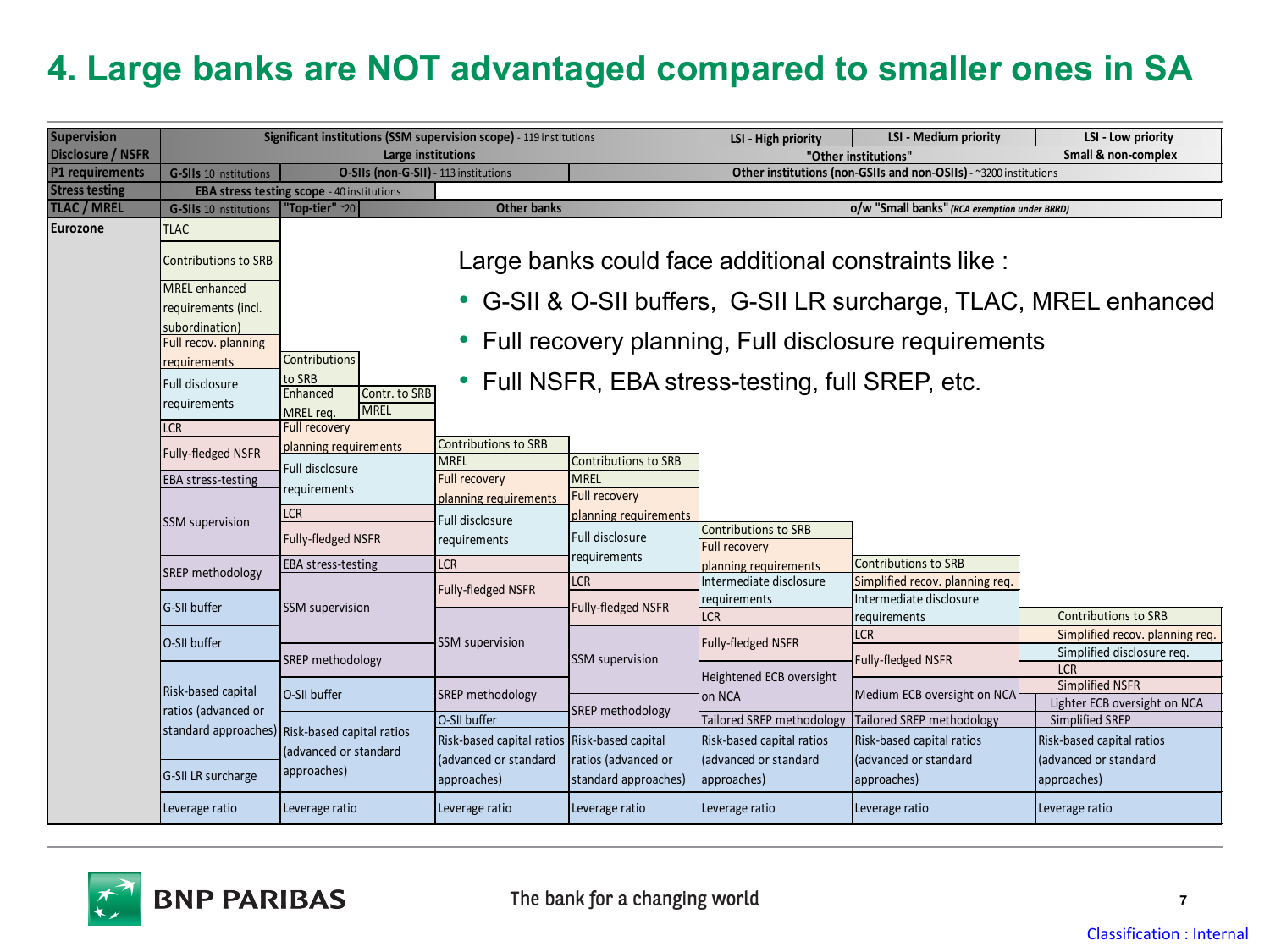## **5. UE banks safer and safer… but structurally more vulnerable vs US**

- Higher Price-to-Tangible book values for US banks and cheaper access to markets
- CDS market: a better measure of safety and soundness of a bank



- EU banks ROE's mechanically cut by a factor of 2 given doubling of regulatory capital
- No perspective of progressive normalization of monetary policy penalizes EU banks profitability
- No capacity to off-load assets from EU banks' balance-sheets as in the US
- **EU** fragmented market

**BNP PARIBAS** 

Goldplating, including application of rules at entity level

*Sources: Closing Bell of 28 May, 2021 – BNP Paribas, FG, RIIF (data: Thomson Reuters) Blomberg 31/05/2021*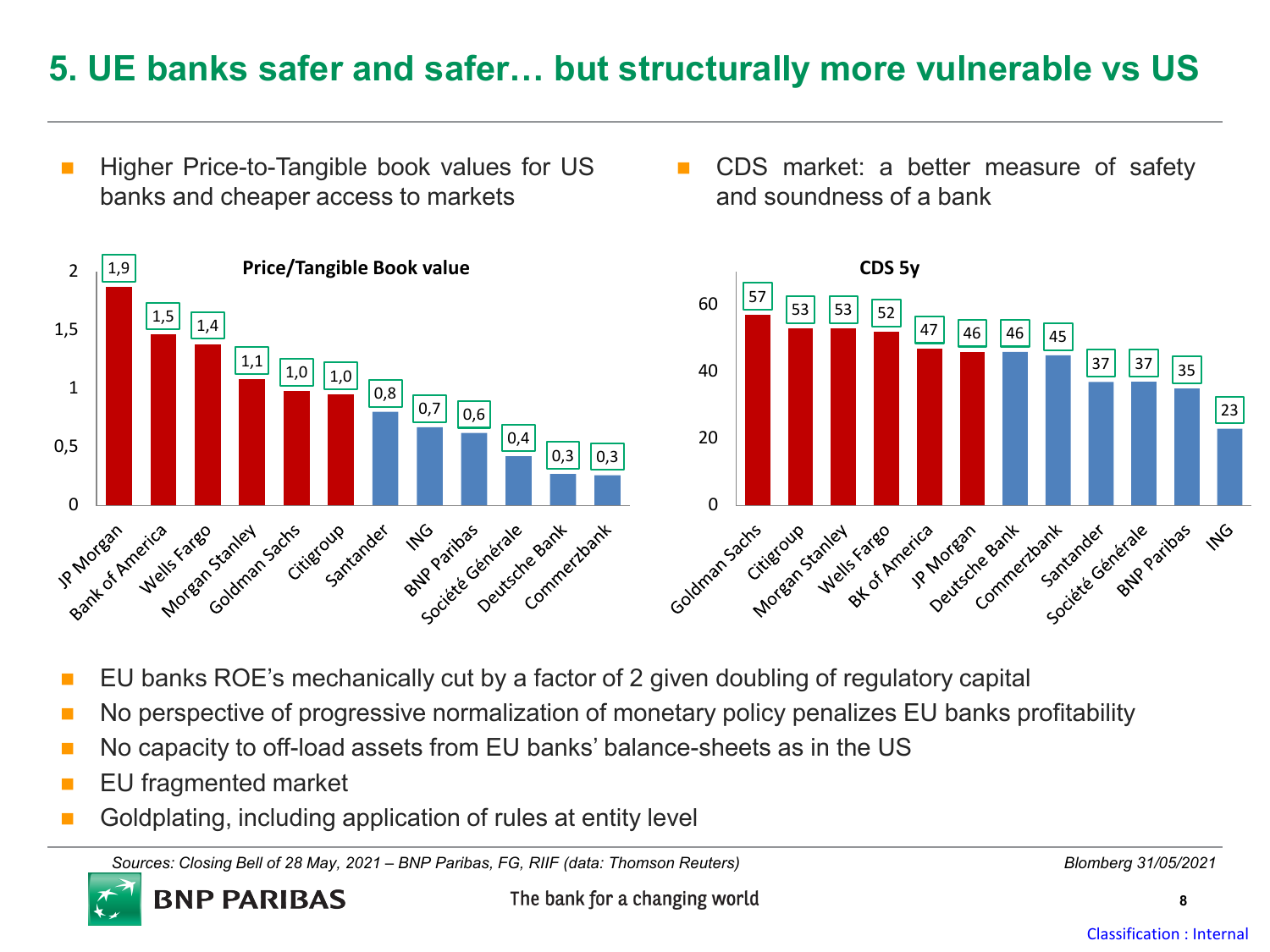## **5. EU needs strong CIB banks**

## to maintain its sovereignty on government and corporate financing



Several banks (such as BNPP, Erste Group, Nordea, Raiffeisen Bank, SEB, Société Générale and Unicredit) have been considered as "quasi domestic" banks in their other main domestic markets, they are categorized as "Domestic - with EU parent" in the graph above. Source : Dealogic 2020 FY, above EUR 250m, all currencies, Sovs, Agencies and Corpo

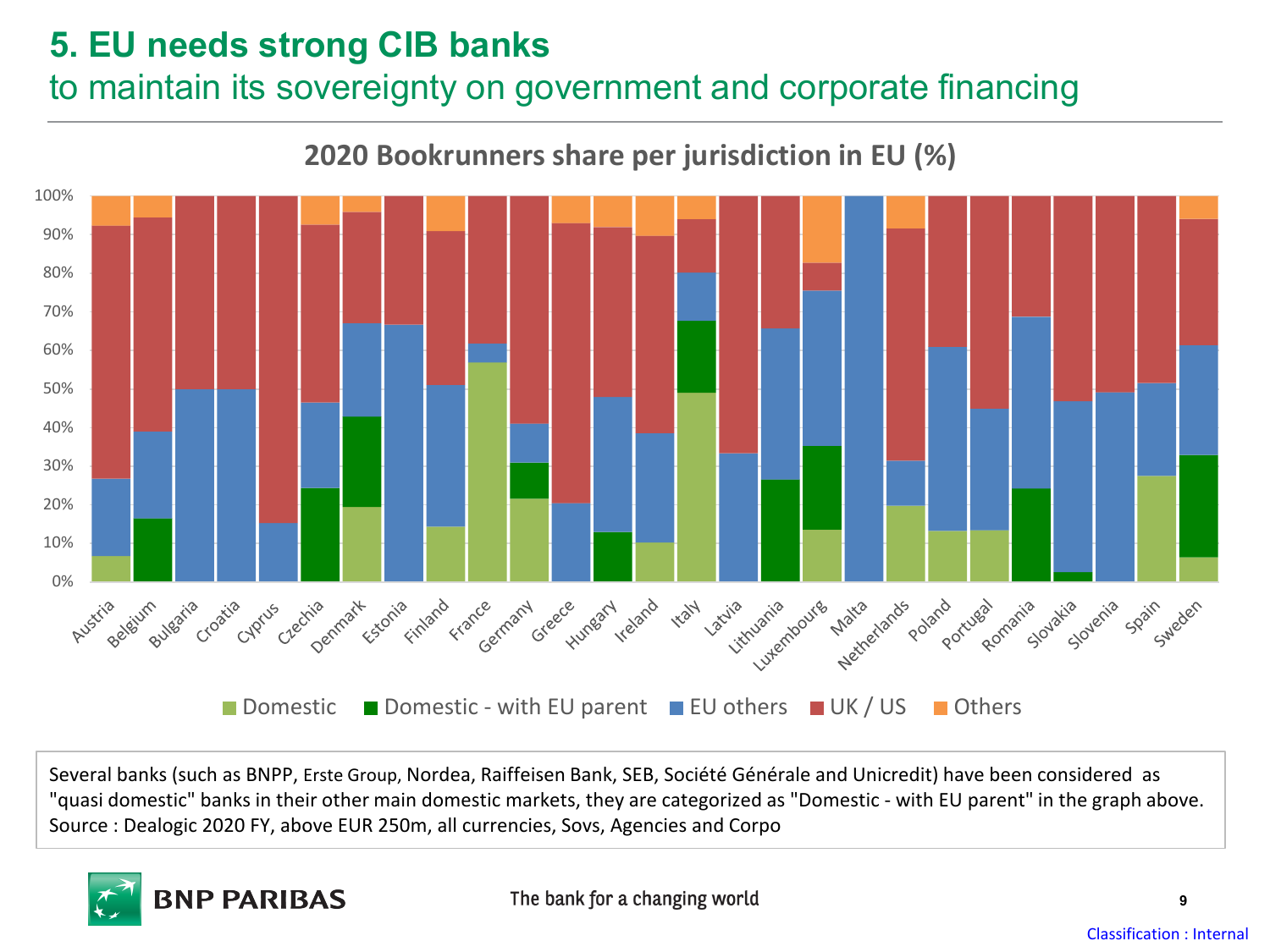## **5. EU needs strong CIB banks Preserve viability of EU CIB models while improving risk sensitivity**

*Although capital market activities represent a small percentage of current RWAs, they concentrate almost half of the Basel III RWA inflation, whereas their capital charge requirements had already been massively increased with Basel 2.5* 

#### **Proposals for Market Risk**

#### **Ensure the alignment of the timetable and standard itself with other major jurisdictions, in particular the US**

 Convert the reporting into a capital requirement and adapt the standard itself in line with international implementation developments

#### **Better align capital and risk management for internal models**

- Beware of the likely consequence of the choice by 60% of banks likely to abandon Internal models abandon or reduce the scope of internal models
- Introduce flexibility to avoid desks and risk factors to be excluded from Internal Models due to excessively restrictive criteria
- Take into account specificities of the EU capital markets (smaller and less

liquid than the US market) and avoid pro-cyclicality

#### **Implement targeted amendments not to penalize end-users**

- Remove default probability floor to EU sovereigns and central banks
- Allow a larger use of own modelling of funds (CIUs) under the IMA
- Ensure the SA for residual risks (RRAO) and funds is more flexible and risk-sensitive to remain a credible fallback to internal models

IMA for all trading desks

 $\blacksquare$  IMA for a subset of trading desks

- Only standardised approach
- $\blacksquare$  No participation / no decision

#### *Source: ECB 2nd FRTB Questionnaire*

60% of EU banks

~20%

 $-20%$ 

 $~20\%$ 

 $~10\%$ 

https://www.bankingsupervision.europa.eu/press/publications/ newsletter/2020/html/ssm.nl200212\_2.en.html

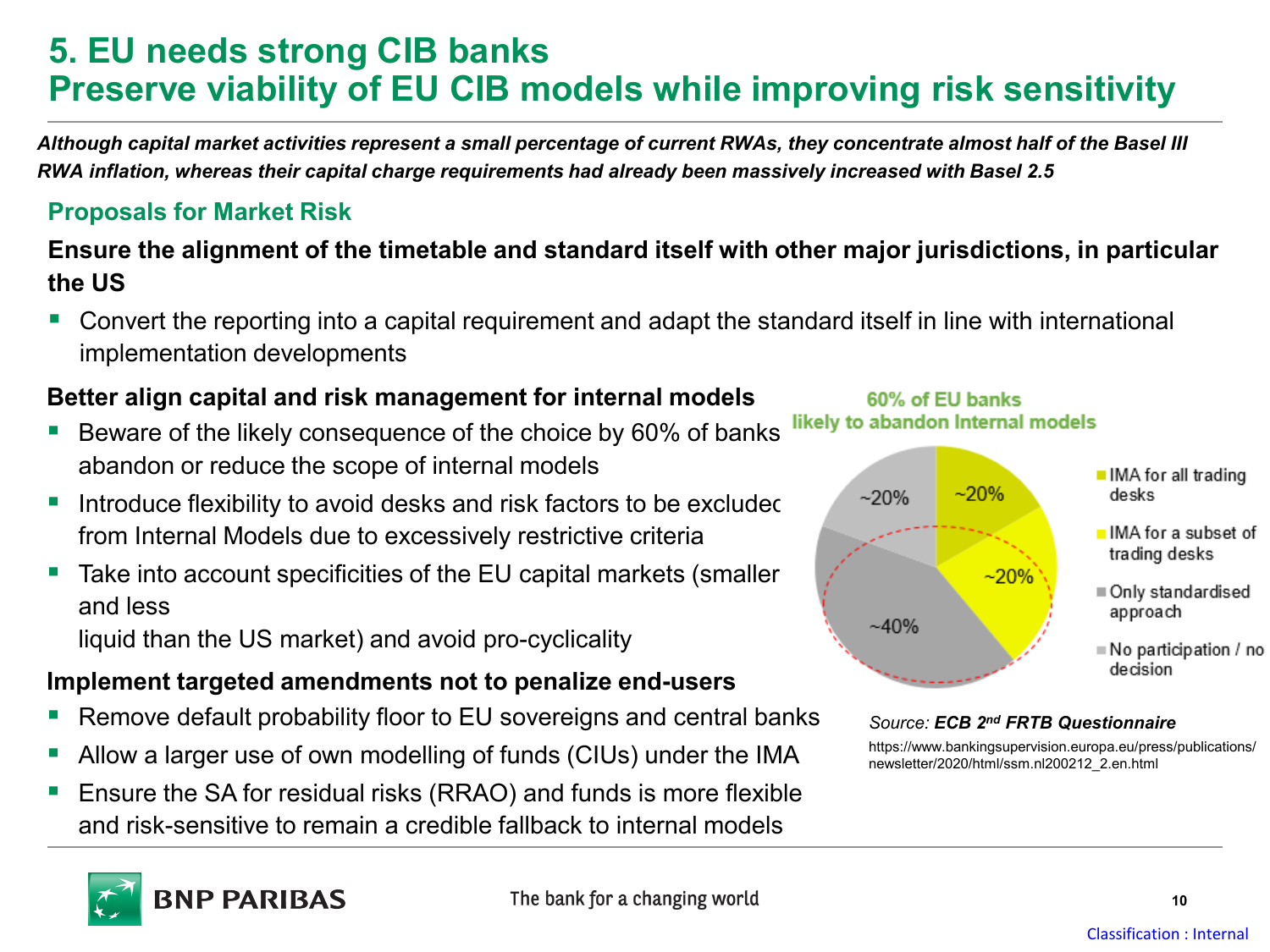## **5. EU needs strong CIB banks**

## Make Securities Financing Transactions (SFTs) treatment more risk-sensitive

- **The Basel IV estimate shows a very large impact of Standardised Risk Weights on SFTs**
	- This impact is explained by the fact that SFTs are by nature very short-term activities
- **Risk Weights should reflect the lower risk entailed by short-term exposures :**
	- In the F-IRB approach, the use of actual maturities should be allowed for more risk sensitive weights. When supervisory maturities are used, a 0.25 years maturity floor (instead of 0.5 years) should apply
	- In the SA, risk weights for SFT exposure should be drastically reduced to reflect the low maturity risk (in line with EU trade finance RW adjustments)



\*Total value of the repo contracts outstanding on the books of the 61 institutions who participated in the latest survey was EUR 7,885 billion on June 10th, 2020

The bank for a changing world

#### Figure 2.17 - Maturity analysis (main survey)

**BNP PARIBAS** 

**96% of EU SFTs** 

**11**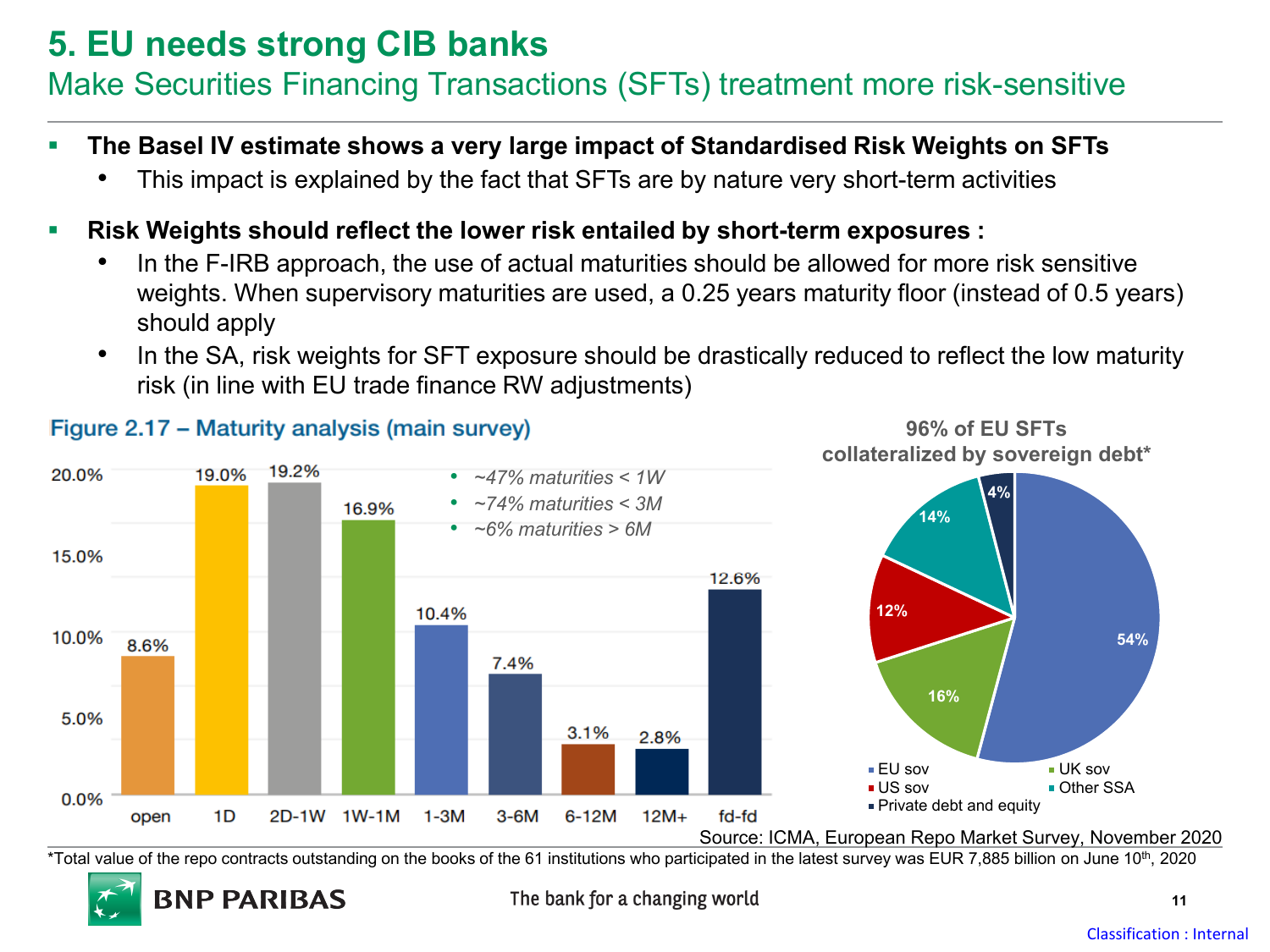## **5. EU needs strong CIB banks SA-CCR will already bite from June 2021**

- **The Standardized Approach for Counterparty Credit Risk (SA-CCR)** replaces both the Current Exposure Method (CEM) and the Standardized Method (SM)
	- Implemented in EU in CRR2: entry into force in June 2021
	- Already in force in the US, with alpha factor set to 1 for commercial end users

#### **Why the CCR is particularly sensitive in Europe?**

- FX use by EU corporates due to imports / exports in USD
- Strong impact for banks using IMM of Basel IV Output Floor
	- Exposure at default (EAD) from IMM to SA-CCR **~ x 2**
	- **Examplified by the BIV credit risk RWs from IRBA to SA** for corporates and financial institutions **additional ~x 2**
	- Full SA RWA **x 4** IMM RWA and **x 3 post 72,5% floor**
- **What should be done?**
	- 1,4 alpha factor deletion (either for commercial end users or for replacement costs)
	- Accelerate adaptation, possibly through a fast track, to avoid uncompetitive pricing by EU banks compared to their US counterparts, due to higher leverage, large exposure and SA RWA charges